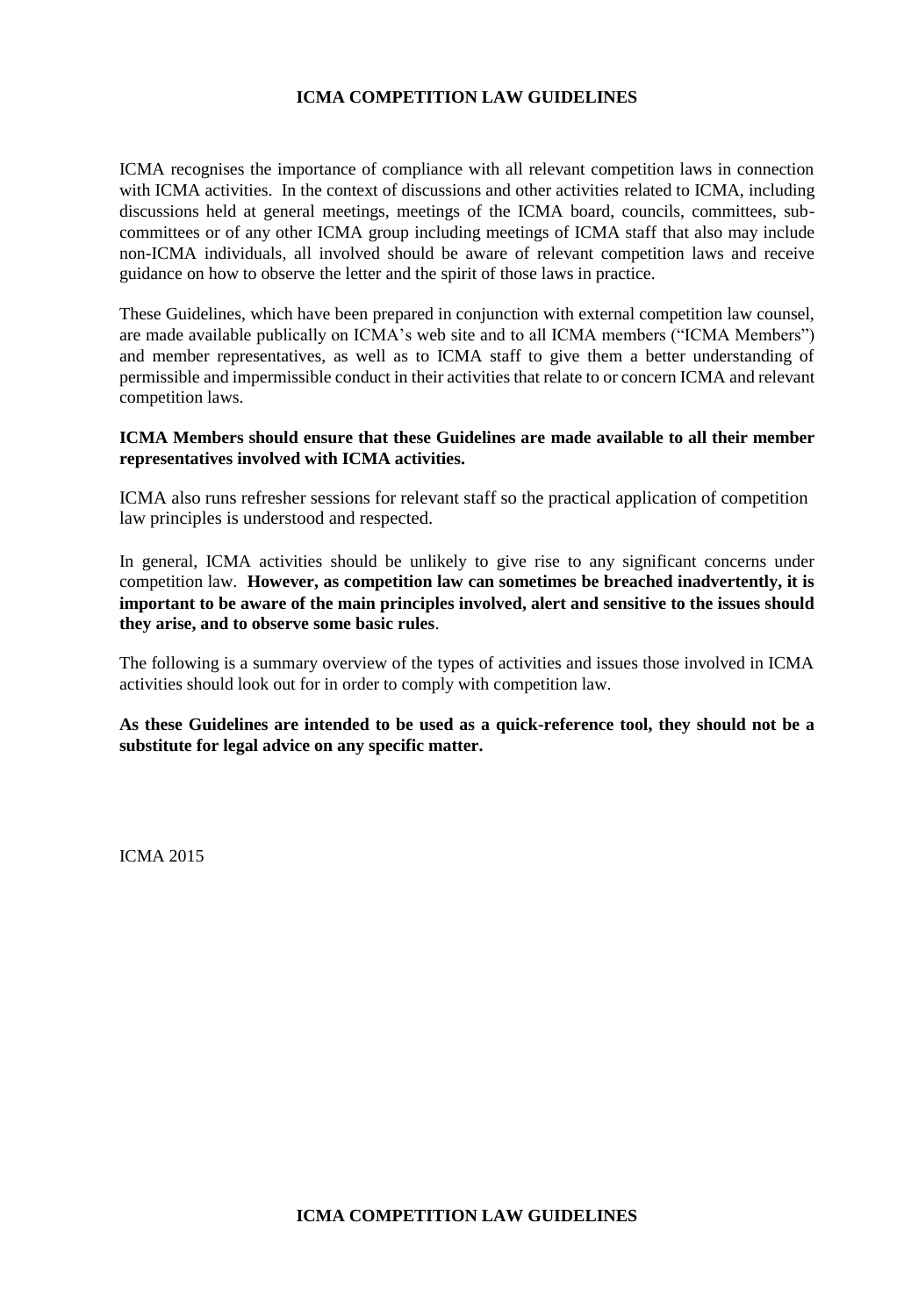# **GENERAL GUIDELINES**

Competition law generally prohibits all agreements (formal or informal, written or oral) and concerted practices which have the aim or effect of restricting competition including, but not limited to:

- Fixing, coordinating or sharing information on prices, quotes, fees, bids, costs, rebates, discounts, sales volumes or strategies, or other competitive or commercially sensitive terms;
- Agreements to limit or restrict business or access to markets;
- Allocating markets or customers;
- Fixing, coordinating or sharing of pricing or bidding intentions, i.e., "bid rigging"; and
- Collective boycotting.

**NB:** As **no formality is required**, a "nod and a wink" or saying something out loud (either in a formal or informal setting) in the expectation that it will be heard and acted upon and **other forms of consciously parallel behaviour** could infringe competition law as much as a formal agreement.

Infringement of competition law can result in substantial fines and behaviour and agreements which infringe competition law are void and unenforceable. Those who suffer damage as a result of a breach of competition law are entitled to claim compensation before national courts.

Breach of competition law can also result in criminal penalties, including imprisonment, fines and the disqualification of directors. The following general guidelines apply in all situations and are intended to minimise the risk of competition law infringement (inadvertent or otherwise):

# **Don't**

- Discuss with competitors (or in a forum in which competitors can overhear) your firm's pricing policy, prices, fees or other commercially sensitive terms offered to specific customers/potential customers, strategic plans, forthcoming marketing activities, or generally anything you would not want your competitors to know if you wanted to compete against them as vigorously as possible.
- Agree with competitors, or suggest or imply to them that they should supply only certain customers or geographic areas or market segments (leaving others to your firm).
- Agree with competitors not to deal with clients who will not accept certain conditions for trading securities.
- Discuss specific deals or negotiations with competitors, unless there is a legitimate rationale such as syndication for having such a discussion. Exercise care to ensure discussions do not stray into areas not necessary for legitimate co-operation including but not limited to discussion of fees (where banks are in competition with each other) or other competitively sensitive terms and immediately end discussions which go beyond their legitimate purpose.
- Discuss recommendations in r**e**lation to industry prices or the standardisation of prices or competitive terms of business between members.
- Require ICMA members or third parties to adhere rigidly to the standard documents and

# **ICMA COMPETITION LAW GUIDELINES**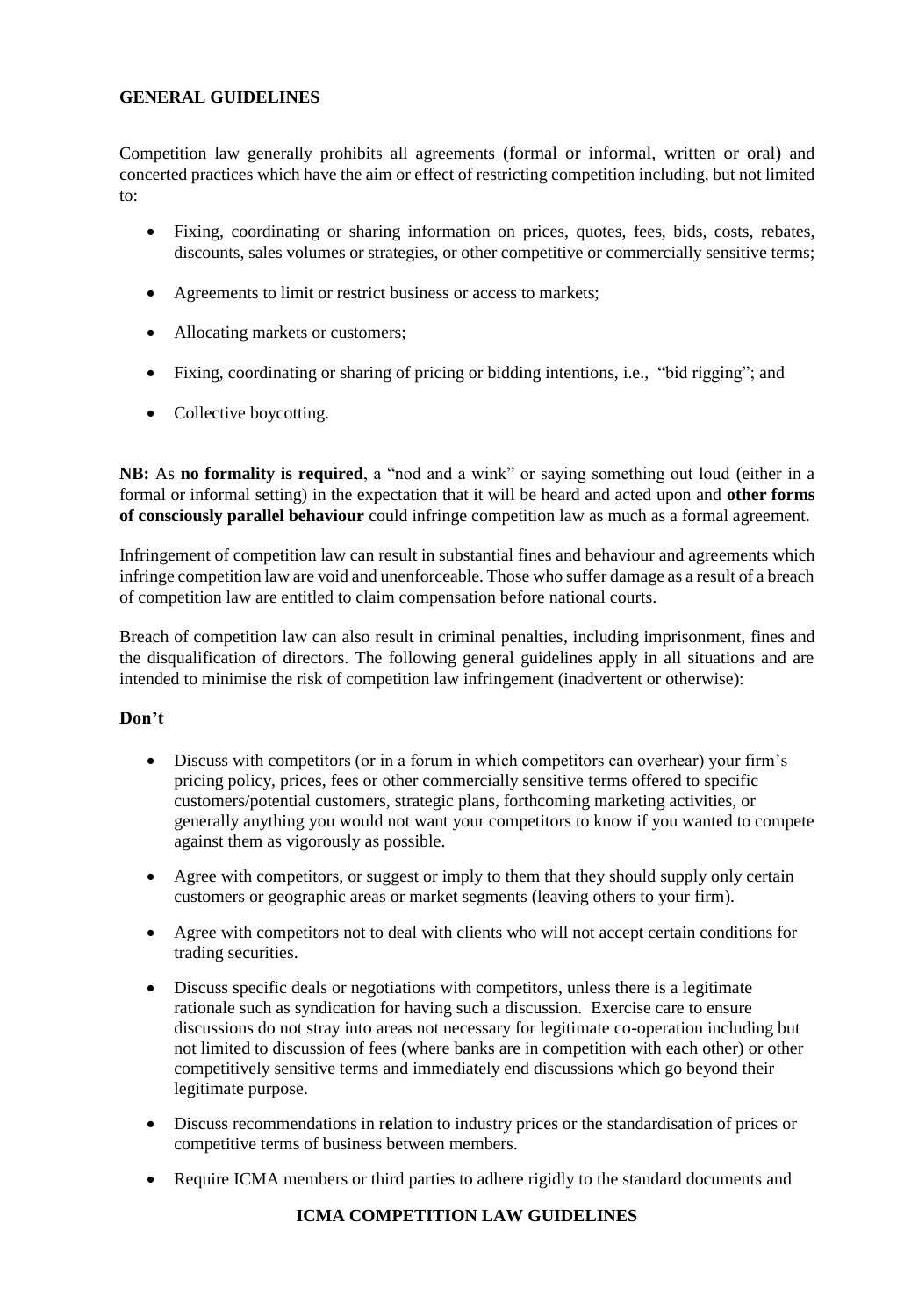recommendations.

#### **Do**

 If a discussion regarding the above takes place, object and take other necessary actions including seeking legal advice.

## **INFORMATION SHARING**

#### **NB: An exchange of commercially sensitive information can achieve the same result as an explicit anti-competitive agreement and can attract equally serious consequences (as described above).**

The guiding principle is that any information that could be regarded as competitively sensitive should never be exchanged. This includes prices and information on other terms on which firms compete in the market place.

#### **Don't**

 Exchange **commercially sensitive** information, e.g., about prices, quotes, fees, bids, costs, rebates, discounts, sales volumes or sales strategies, or other competitive or commercially sensitive terms, i.e., terms on which you might compete, or any other information you would not want a competitor to know.

### **Do**

- Before sharing any such information, ask whether this information could help rivals to predict your firm's future competitive strategy, in particular in relation to pricing and terms? If the answer is yes, consider how the aims of the information exchange can be achieved without this unwanted effect. Ultimately, if this cannot be excluded, the information sharing should not take place;
- Ensure that the information being provided is of historical interest only (typically at least 12 months old);
- Ensure that the information is aggregated sufficiently over a minimum of 5 firms to prevent identification of data on individual firms;
- Ensure that access to the exchanged information is strictly limited and does not include the front office, i.e., those responsible for businesses that could be affected competitively by having such information; and
- Contact your relevant legal contact if you receive unsolicited information from another member that you do not think that you should have received. Note your objection.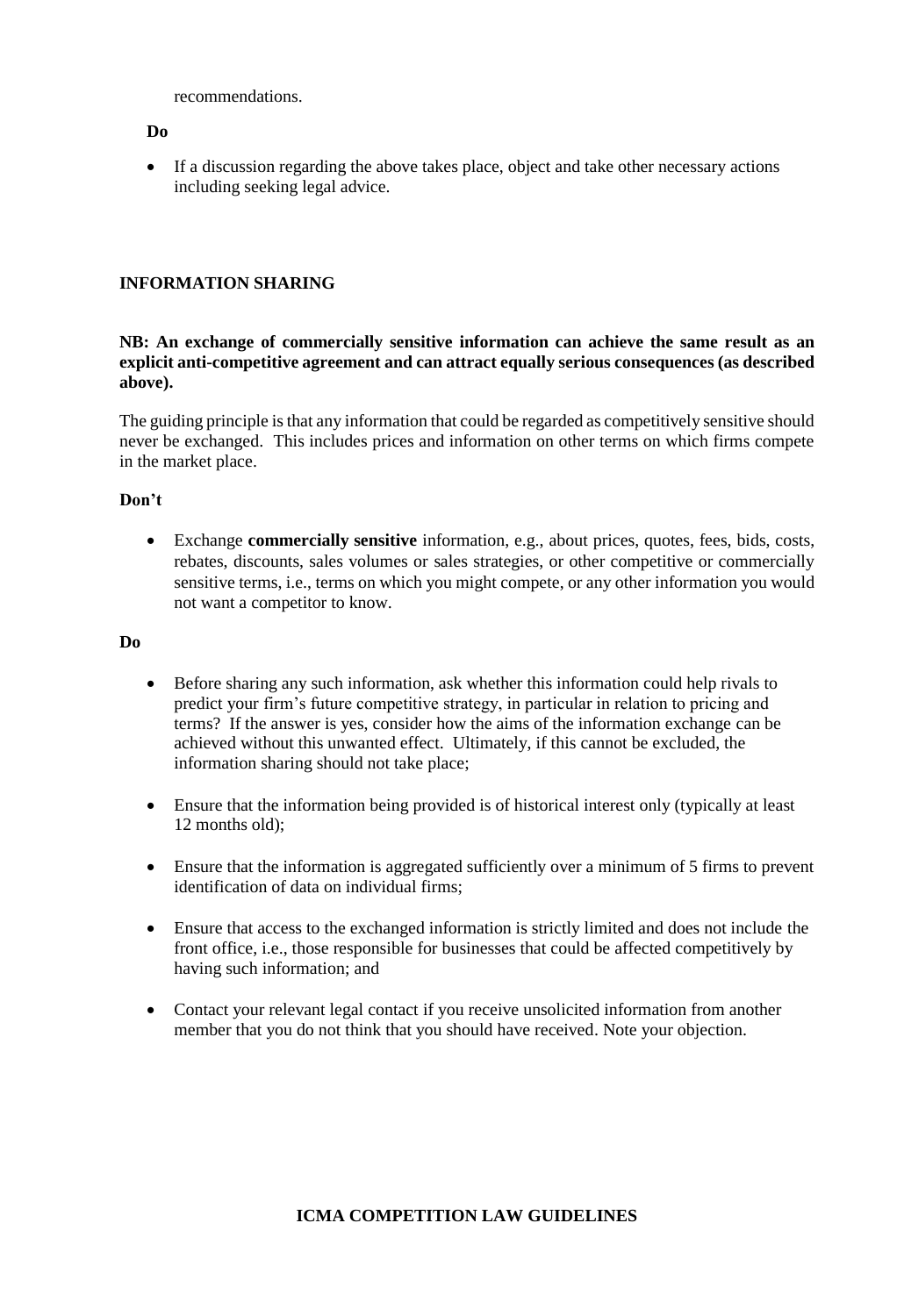# **ICMA ACTIVITIES AND COMPETITION LAW**

The objectives of ICMA, as set out in ICMA's statutes, by-laws, rules and recommendations focus primarily on:

- Promoting good relations amongst ICMA Members and providing a basis for joint examination and discussion of questions relating to the international capital markets and issuing rules and making recommendations governing their operation; and
- Providing services and assistance to participants in the international capital markets.

In practice, ICMA as a trade association and self-regulatory organisation with rules and non- binding recommendations:

- Studies and resolves technical problems affecting the market;
- Promulgates rules and standards of good practice governing the orderly functioning of the market;
- Encourages improvements in international capital markets and provides services and assistance to ICMA Members; and
- Enhances relations between ICMA Members and with related national and international markets.

These activities, which encompass a range of organisational, structural and constitutional matters relating to ICMA's internal arrangements, as well as more market related activities, may also involve the issuing or amending of ICMA statutes, by-laws, rules, recommendations, guidelines and other documents (such as standard form contracts). Such activities should be unlikely to give rise to any significant concerns under competition law and should be efficiency enhancing from a competition perspective. However, ICMA may, taking a risk-based approach, determine that it is appropriate for ICMA's external competition counsel to review any such new proposals, or alternatively rely on the judgement of ICMA's Legal Department in this regard.

# **WHAT TO DO IF IN DOUBT**

Competition law compliance is largely a matter of using common sense and exercising due caution. By reading these Guidelines and abiding by the "do's and don'ts" included in the preceding sections, ICMA and ICMA Members should be alert to and be able to steer clear of most conduct that might lead to an allegation of competition law infringement in relation to ICMA activities.

Remember, however, that the application of competition laws to some situations may not be clear cut and in case of doubt about the possibility of infringement, it is always best to ask an expert, and therefore seek legal advice, preferably in advance of any relevant meeting where the actions or topics you are concerned about are likely to be discussed.

## **ICMA COMPETITION LAW GUIDELINES**